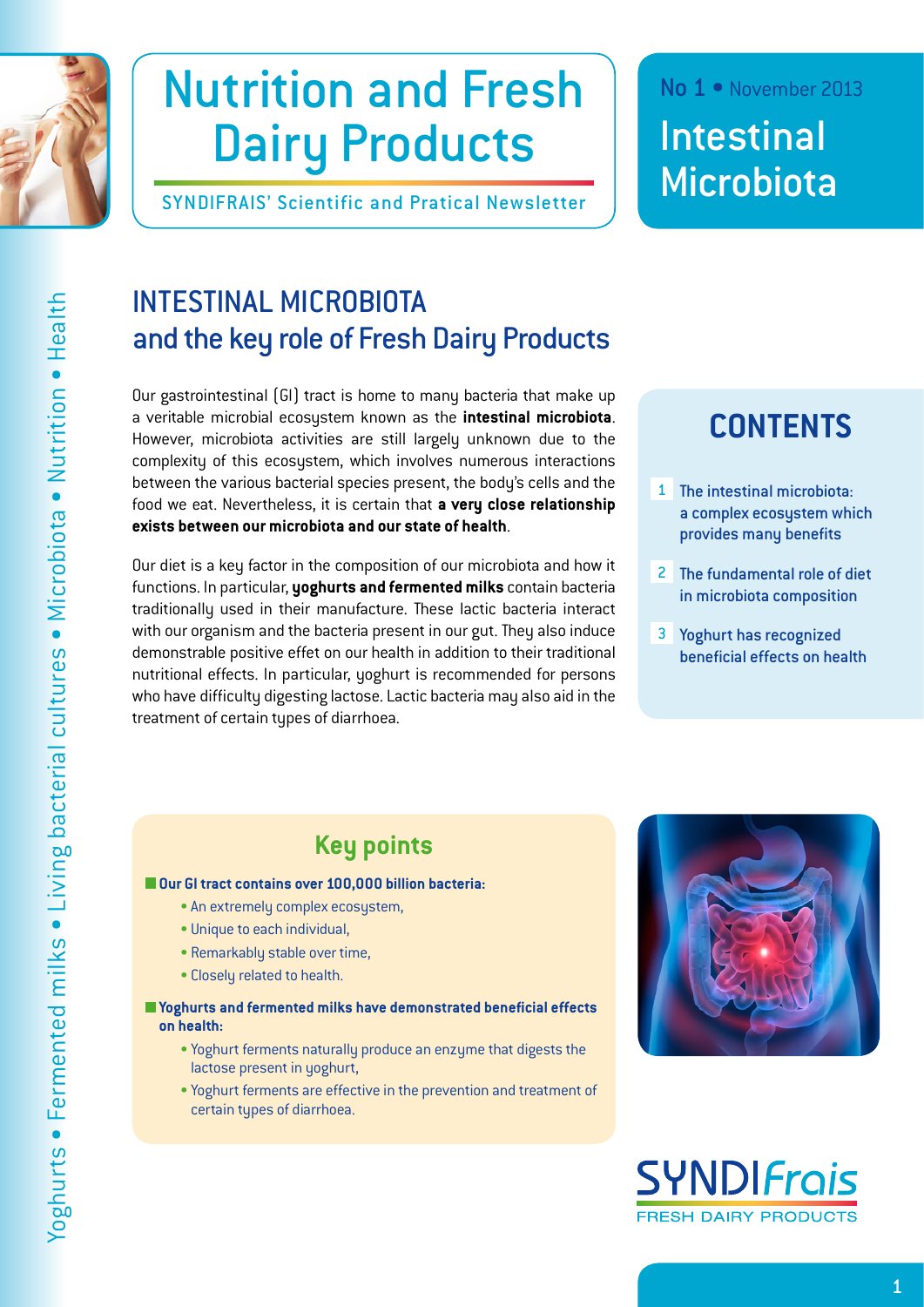<span id="page-1-0"></span>

## The intestinal microbiota: a complex ecosystem which provides many benefits

### **Composition of the microbiota**

Around 80% of the bacteria that make up our microbiota cannot be cultured in a laboratory, which has long made their study difficult. It has been necessary to develop new analytical methods to enable researchers to really begin investigating the microbiota over the last 10 years.

### Heterogeneous distribution throughout the GI tract

It has recently been shown that the intestinal microbiota is not distributed homogeneously. In fact, its composition changes, both qualitatively and quantitatively, along the length of the digestive tract. Towards the end of the intestine the microbiota becomes increasingly abundant and diverse, **with most bacteria being found in the colon** [70% of bacteria]<sup>(1)</sup> [figure 1].

### Three major bacterial groups predominate in all individuals

Current opinion is that three major bacterial groups  $-$  known as phyla  $-$  account for the majority of the diversity of the microbiota, making up **80 to 90%** of the bacterial species found in all subjects<sup>(2)</sup> (figure 2).

### ▶ There is however a huge diversity of bacterial species within each individual

While the same major bacterial groups are found in all individuals, **each microbiota is unique in terms of the species of which it is composed**. In fact, the great majority (around 2/3) of dominant species within an individual's microbiota are specific to that individual and are rarely found to be dominant in any other person's microbiota $^{[2]}$ . Key: CFU = Colony-Forming Unit **Stomach** Colon  $10^{1}$ -10 $^{3}$  CFU/g  $10^{11} - 10^{12}$  CFU/g

**Figure 1** - Distribution of the main species throughout the GI tract

Worldwide, **the diversity of species present is thus immense**, particularly since many species have not yet been identified.

The above data gives a glimpse of the complexity of the subject. Even though research is advancing rapidly, caution is required when drawing conclusions from new data in order to avoid erroneous oversimplifications.

A recent discovery, which still requires confirmation in a larger population of subjects, suggests it may be possible to type individuals based on their microbiota. It would appear that we can classify individuals in terms of **3 enterotypes** based on the dominant bacterial make-up of their microbiota<sup>(3)</sup> (figure 2).

## **Key points**

- **The majority of bacteria are found** in the **colon**.
- **3 enterotypes** appear to allow microbiota to be classified on the basis of the quantities of 3 bacteria.
- Each person's microbiota is made up of a **unique** mixture of species.

## **Figures**

- Our GI tract contains over **100,000 billion bacteria**, i.e. 10 to 100 times more than the total number of cells within our body.
- $\blacksquare$  It is thought that the intestinal microbiota of an adult may be made up of as many as **1,000 different species**.
- **Each individual carries some** 540,000 bacterial genes.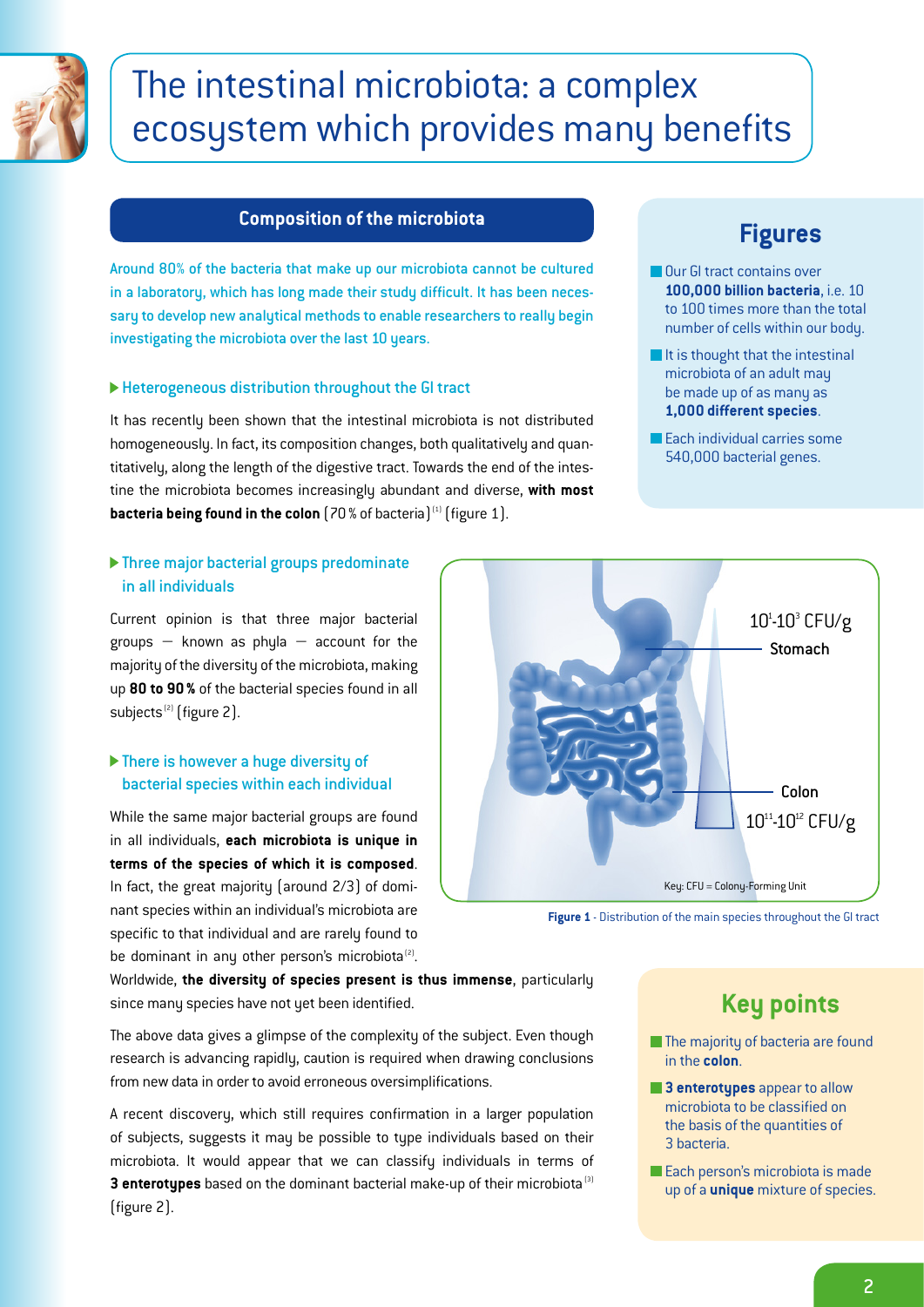



**Figure 2** - Key characteristics of the gut microbiota composition

### **Remarkable stability over time**

As with all complex microbial ecosystems, many factors may affect the stability of the microbial communities living within our GI tract: pH, quality and quantity of exogenous substrates and endogenous mucins, use of antibiotics, etc.

Nevertheless, the diversity of the dominant species in healthy adults is **remarkably stable over time**, for a period lasting several months or even several  $years<sup>{4,5}</sup>$ .

Our intestinal microbiota thus exhibits a **marked ability to resist change**. For example, inclusion of a probiotic or prebiotic in the diet results in only a transient change in the microbial balance. Even after episodes of major stress such as antibiotic treatment, the prior equilibrium of the dominant species is restored within around one month $^{[6]}$ .

This remarkable stability is almost certainly due to the extreme conditions found in the intestinal medium (e.g. pH, anaerobic conditions) resulting in selection of those bacteria most suited to the individual GI tract<sup>(7)</sup>.

### **Key points**

- $\blacksquare$  The composition of the intestinal microbiota remains remarkably **stable over time**.
- $\blacksquare$  The equilibrium of the microbiota is restored **even after episodes of major stress** such as antibiotic treatment.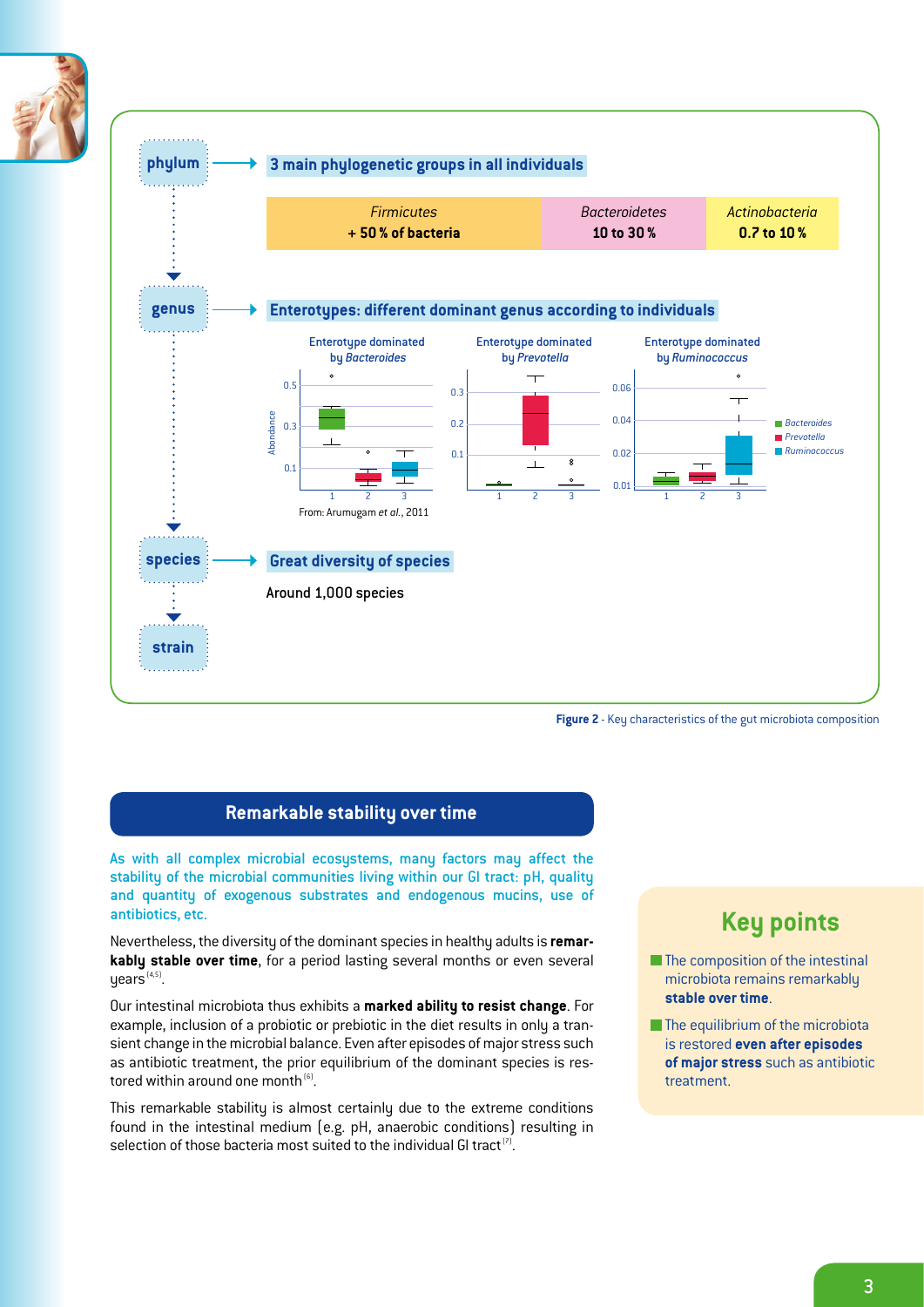

### **What is the role of our intestinal bacteria? Microbial activities could play a fundamental role in our health**

Even though little is understood about how our body communicates with the bacteria it contains, more and more studies show that our microbiota plays a part in many functions affecting our health.

### Digestion of fibre and conversion of numerous other food constituents

Bacteria in the colon break down and ferment food constituents not already digested in the small intestine, as well as the products of intestinal renewal, so as to obtain the substrates they require for growth. The metabolites formed during these reactions may be absorbed by our body, with positive repercussions on our health. The intestinal bacteria are also responsible for biosynthesis of vitamins needed by the body such as vitamin  $K^{(8)}$ .

### Maturation of the intestinal immune system

The presence of the microbiota in the gut is vital for maturation of the intestinal immune system and for the acquisition of tolerance to food antigens.

### A natural defence against external pathogens

When external bacteria are ingested, they may compete with the bacteria resident in our GI tract for access to nutrients and for contact with the epithelium. Since the bacteria within our microbiota are better suited to our digestive environment, the chances of implantation of these foreign bacteria in our GI tract are reduced.



## **Key point**

A close relationship exists between our microbiota and our health.



#### **Figure 3** - Key functions of the intestinal microbiota

### **IN PRACTICE:**

Each individual has his or her own microbial equilibrium, which is unique and stable and essential to their health.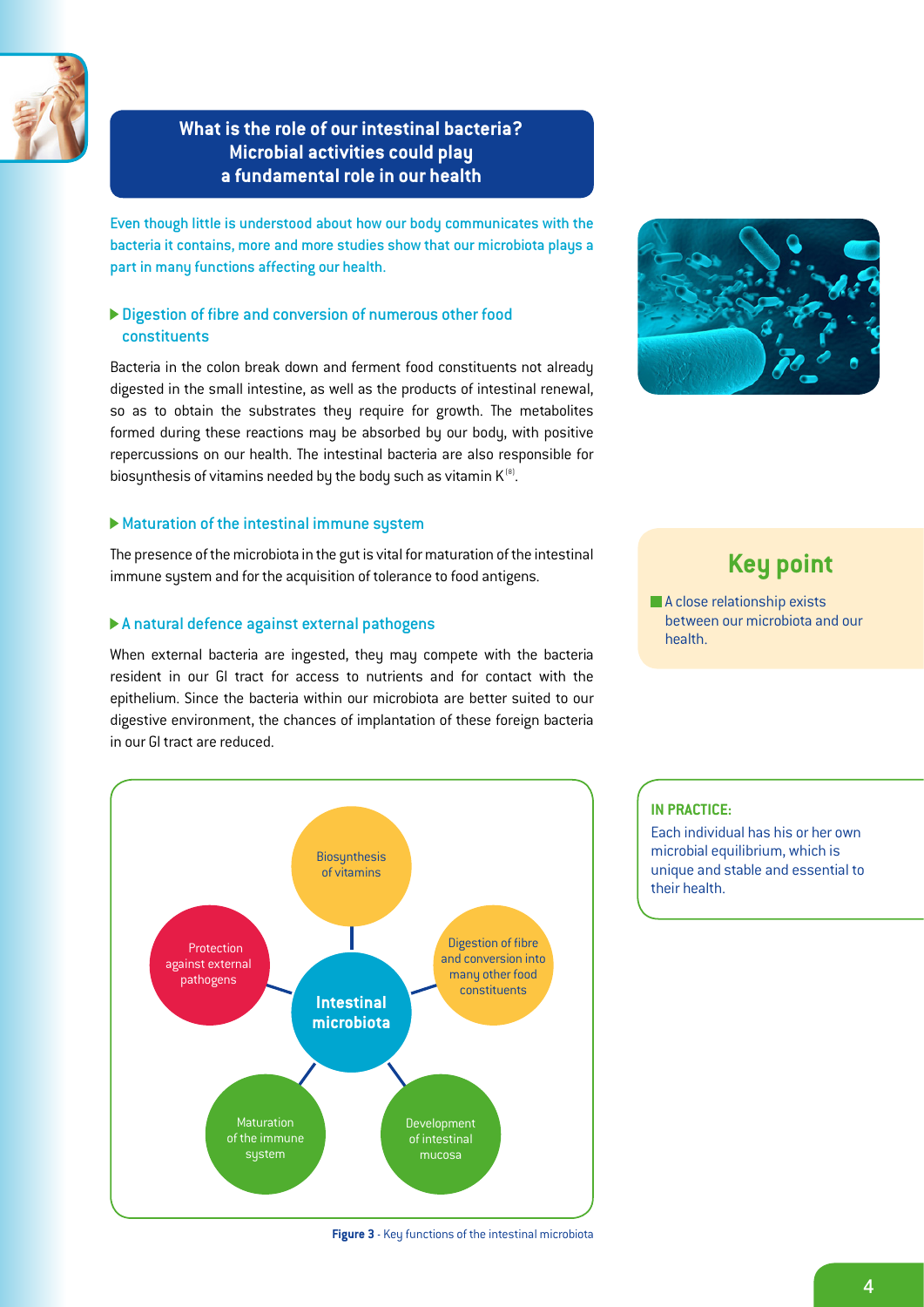<span id="page-4-0"></span>

## The fundamental role of diet in microbiota composition

### **Ingested foods and microbial equilibrium**

Microorganisms whose substrates of predilection are found in our food residues can develop preferentially. Our diet therefore plays a key role in the composition and functioning of our microbiota.

### A base diet type is associated with stable microbial equilibrium

An astonishing discovery has shown an association between a diet consistent over the long term and a specific form of intestinal microbial equilibrium: a diet rich in protein and animal fat and the enterotype dominated by *Bacteroides* and a fibre-rich diet and the enterotype dominated by Prevotella<sup>(9)</sup>.

### However, dietary change may temporarily modify this equilibrium

During a change in eating habits, the composition of our intestinal microbiota may temporarily change to some extent. For instance, greater fibre intake enhances the development of bacteria capable of fermenting fibre. However, the microbiota very quickly returns to its initial equilibrium. **This modulation may have beneficial health effects even if it is transient**. In particular, this is the case with non-digestible prebiotic food ingredients which, once in the colon, may stimulate one or more bacterial groups able to improve the host's physiological condition<sup>(10)</sup>.

### **Inclusion of bacteria in the diet may be beneficial for our health**

The bacteria added to our foods are clearly in a minority compared with the microbiota. They are in transit, although some of them, known as "probiotics", may interact with our body and our microbiota.

When bacteria are ingested from food, the mobility of the small intestine means they are quickly carried to the colon and **generally disappear within a few hours**. Even if certain bacteria belong to species naturally present in the microbiota, none of these colonise the GI tract. In addition, the extreme conditions in the intestinal medium mean that not all bacteria survive until they reach the colon.

**Certain bacteria added to our food in adequate quantities may interact with our microbiota and body despite being in transit.** Some functions of bacteria found in food may also be activated (e.g. production of enzymes) during the passage through the GI tract and have a beneficial effect on the human body.

**Furthermore, the effects of bacteria are closely related to the bacterial strain.** In other words the properties described for a given strain cannot be automatically extrapolated to another strain or combination of strains, even if closely related (11). The **matrix containing the probiotic** may also affect the physiology of the bacteria and thus its effects on health.

**Yoghurts traditionally contain two live bacteria** necessary for their production - *Lactobacillus bulgaricus* and *Streptococcus thermophilus* - certain beneficial effects of which have been demonstrated.

## **Key points**

- **Our microbiota composition** depends on the type of foods we eat.
- Dietary change may cause a transient change in the composition of the microbiota and may have **beneficial effects on our health**.

## **Key points**

- **The bacteria found in food are** in a minority with regard to the microbiota and do not colonise the GI tract.
- **If ingested in sufficient quantities,** certain bacteria may be beneficial for our health.

### **IN PRACTICE:**

Yoghurts contain bacteria which have a number of proven beneficial effects.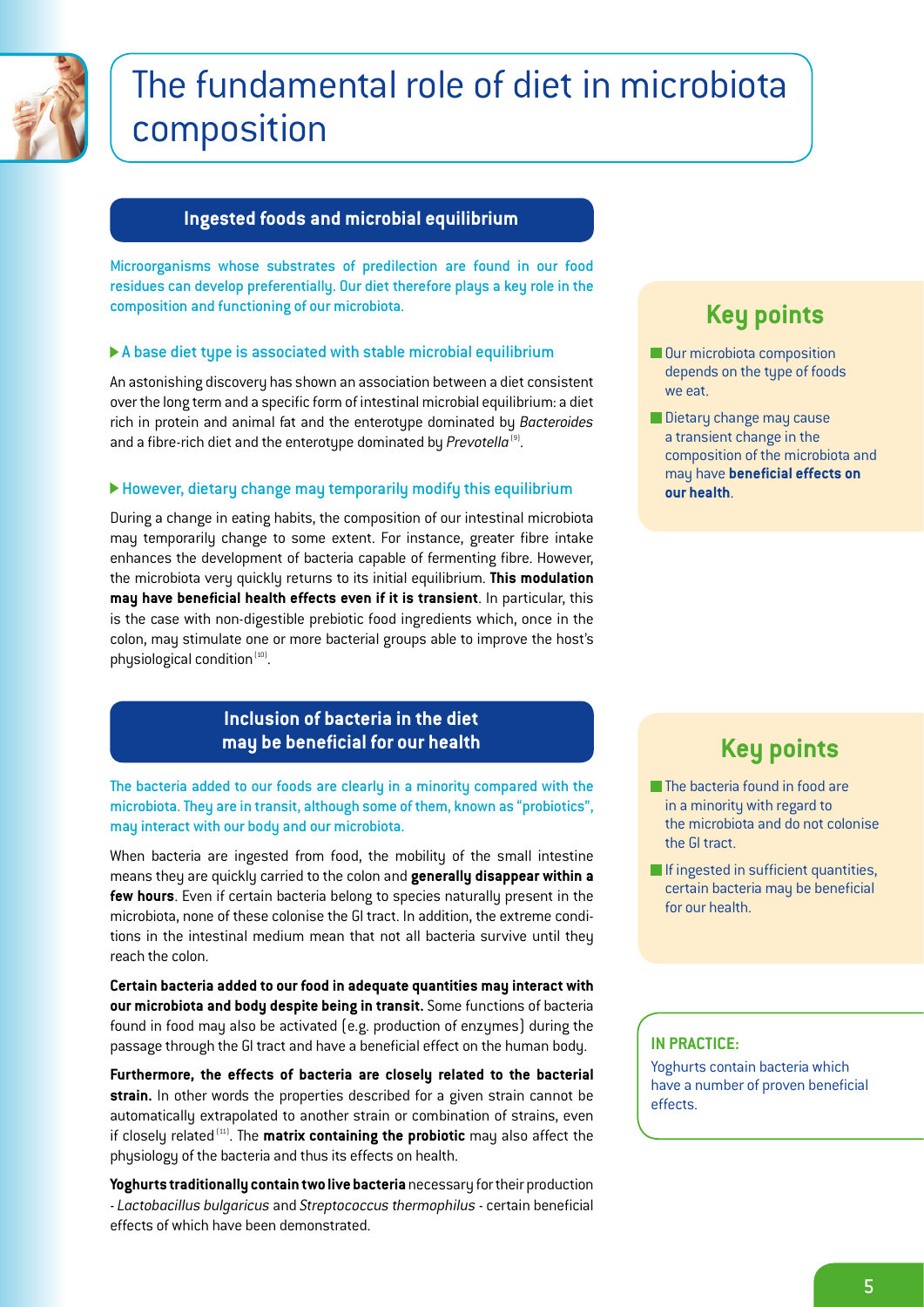<span id="page-5-0"></span>

## Yoghurt has recognized beneficial effects on health

### **There are two clinical situations in which yoghurt may be recommended: firstly in subjects with poor lactose digestion, and secondly, in children with certain types of diarrhoea.**

Yoghurt contains at least 10 million lactic bacteria per gram of product. Following ingestion, a proportion of these bacteria remain alive all the way along the intestinal transit. **This survival is improved due to the protective role of the dairy matrix**.

### **Yoghurt is recommended for subjects with poor lactose digestion**

Eating yoghurt helps lactose digestion and does not cause the fermentation characteristic of lactose intolerance, even though it contains as much lactose as the equivalent volume of milk. This effect of yoghurt has been validated by the European Food Safety Authority (EFSA) in 2010<sup>(13)</sup>.

Many people presenting, or who feel they are presenting, with lactose intolerance tend to reduce their input of dairy products, or even to completely cut them from their diet. However, as well as reducing calcium intake, this choice also reduces the intake levels of many micronutrients. As well as representing the main source of calcium (51% of calcium intake in children and  $46\%$  in adults  $[14]$ , dairy products also provide high concentrations of proteins, vitamins and minerals.

### How does yoghurt improve lactose digestion?

No fewer than 14 clinical trials have demonstrated that specific bacteria in yoghurt improve lactose digestion in subjects who normally have difficulties digesting lactose<sup>(15)</sup>. The majority of these studies show at least one major episode of hydrogen excretion following yoghurt consumption, indicating better lactose absorption (figure 4).

in the duodenum, where phusicochemical conditions approach the optimal



conditions for functioning of this enzyme  $(+37 \degree C, pH = 7)^{(17)}$ .

Source : Kolars *et al.*, 1984 (17) **The lactic bacteria found in yoghurt naturally contain a lactase allowing them to hydrolyse lactose and utilise this disaccharide (16).** Bacterial lactase is inactive in yoghurt at pH 4 stored at  $+4$  °C but it becomes active in the small intestine when lactic bacteria come into contact with it, in particular

### **IN PRACTICE:**

### **DIFFICULTY IN DIGESTING LACTOSE SHOULD NOT BE CONFUSED WITH LACTOSE INTOLERANCE**

Normally, the activity of lactase, an enzyme that digests lactose, decreases during early childhood before stabilising at different levels which vary according to the individual. **This decrease is a normal physiological phenomenon**. If residual lactose activity is insufficient for the digestion of large quantities of lactose, **difficulty in digesting lactose occurs**, which may present as clinical symptoms indicative of **lactose intolerance**, namely abdominal distension, diarrhoea and abdominal pains.

### **DIAGNOSING LACTOSE INTOLERANCE**

Self-diagnosis by patients is not sufficient to identify lactose intolerance. Clinical diagnosis is necessary to prove that the clinical symptoms are associated with a true difficulty in digesting lactose. It may be measured by a hydrogen expiration test, available in most gastroenterology departments.

## **Key point**

**The specific live bacteria found in yoghurt** naturally produce an enzyme that digests lactose.

### **IN PRACTICE:**

Yoghurt consumption is recommended for persons who have difficulty digesting lactose.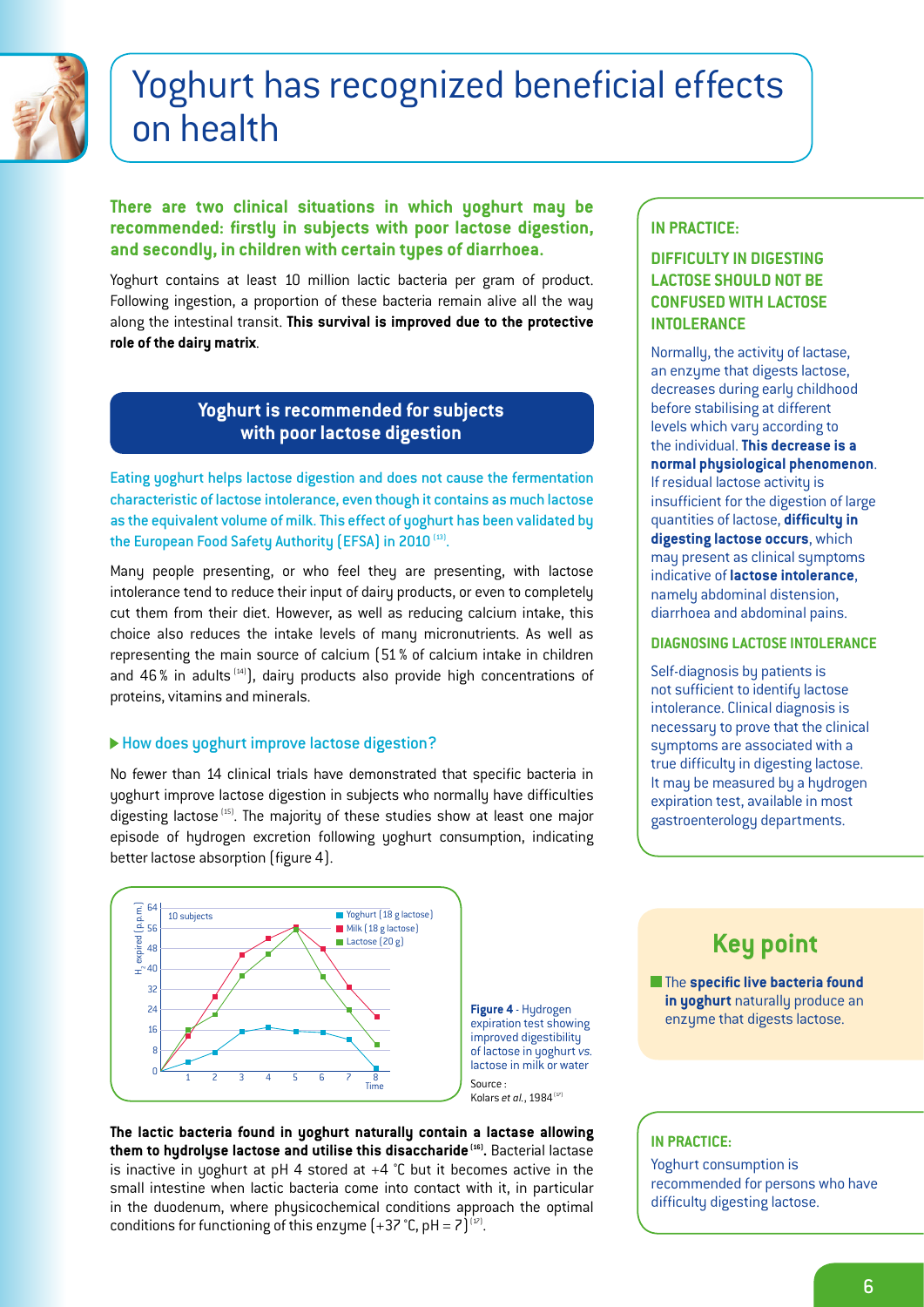

### **Yoghurt and its bacteria in the prevention and treatment of acute and persistent diarrhoea in children**

All available scientific data show that probiotics (taken alone or in combination with other foods) - including yoghurt bacteria - may be effective in the prevention and treatment of certain types of diarrhoea.

Diarrhoea is a particularly common digestive symptom in infants and children. It is generally of viral origin and subsides spontaneously within 2 to 3 days. The main risk associated with acute diarrhoea is the onset of dehydration, which can result in marked weight loss. The management of sick children thus involves **oral rehydration** and **renutrition**.

### Yoghurt ferments in the prevention of acute diarrhoea in children

Probiotics (taken alone or in combination), particularly yoghurt ferments, are effective in reducing the risk of onset of acute diarrhoea in children, **cutting**  such risk by 57 % on average [18].

### Use of yoghurt ferments in reducing the duration of diarrhoea episodes in children

Probiotics (taken alone or in combination), including yoghurt bacteria, may also reduce the duration of episodes of diarrhoea in children:

- **Acute diarrhoea:** probiotics **reduce the duration of episodes of diarrhoea by**  an average of around 1 day<sup>(19)</sup>.
- **Persistent diarrhoea:** taking probiotics reduces the duration of persistent diarrhoea in children by an average **0.7 days** (20).

A new study has shown that **consumption of yoghurt could also be effective in combination with a rehydration solution** in reducing the duration of persistent diarrhoea in children<sup>(21)</sup>. In developing countries, the World Health Organisation (WHO) also recommends associated consumption of yoghurt during persistent diarrhoea in children<sup>(22)</sup>.

### Hydration and improvement of nutritional status

Yoghurt is a **food that provides hydration because of its high water content** (approximately 90% water). Furthermore, the nutritional qualities of yoghurt, which is rich in protein, calcium and numerous other nutrients, ensure **rapid improvement in the nutritional status of sick children**.

### **The beneficial effects of yoghurt and fermented milks bacteria : an active and promising area of research**

Research work is underway on certain strains of bacteria, including those found in yoghurt and fermented milks, potentially of use in the treatment or prevention of certain disorders, in particular: **• irritable bowel syndrome • respiratory infections • allergic diseases • obesity • chronic inflammatory bowel diseases (CIBD) • metabolic syndrome, etc.**



## **Key points**

- Yoghurt ferments may **reduce the risk of onset of diarrhoea and reduce the duration of episodes of diarrhoea**.
- Yoghurt is **a food that provides hydration** and also actively **improves the nutritional status** of sick children.

### **IN PRACTICE:**

Yoghurt can be helpful in the treatment of diarrhoea in children.

### **AND IN THE CASE OF DIARRHOEA ASSOCIATED WITH ANTIBIOTIC TREATMENT?**

Probiotics, including those found in yoghurt, **significantly reduce the risk of the onset of diarrhoea during antibiotic treatment:** overall reduction of **12% to 29%** in children and of **44 % to 53 %** in adults <sup>(23,24,25)</sup>.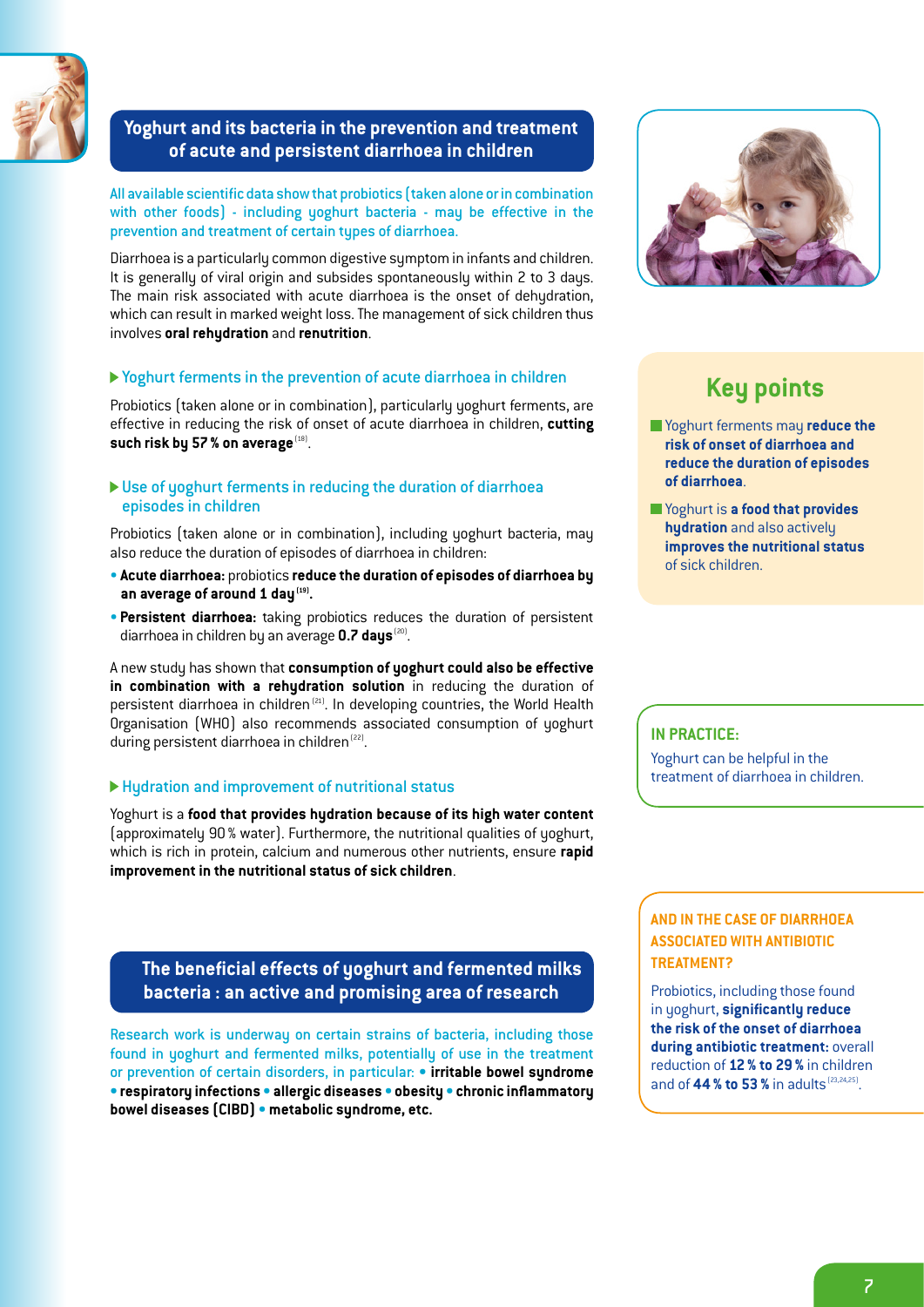

### **Summary**

**Improved lactose digestion in subjects with**  lactose intolerance<sup>(13)</sup>

Yoghurt ferments naturally produce an enzyme that digests the lactose present in yoghurt.



### **Value of yoghurt in the management of certain types of diarrhoea**

- acute and persistent diarrhoea in children ;
- diarrhoea associated with use of antibiotics.

### **Areas of research concerning yoghurt bacteria and associated fermented milks**

Metabolic syndrome Irritable Bowel syndrome Allergy **Obesity** IBD etc.

**Figure 5** - Beneficial roles played by yoghurt and its ferments in health

## **In practice: key points to remember**

- **All yoghurts, regardless of their texture and flavour (0 %, natural, blended, fruit flavoured, yoghurt drinks, etc.), contain living bacteria in large quantities.** In France, the term yoghurt may be only used for products that specifically and exclusively contain the 2 bacteria *Lactobacillus bulgaricus* and *Streptococcus thermophilus*.
- **You may recommend yoghurt to your patients who have difficulty in digesting lactose.** The live ferments found specifically in yoghurt help improve digestion of the lactose present in yoghurt. Yoghurt consomption not cause digestive problems for subjects with poor lactose digestion. It is in fact recommended for such subjects to provide them with all the nutritional benefits of yoghurt and to cover their calcium requirements.
- **Yoghurt consumption may be useful in managing certain forms of diarrhoea (acute and persistent diarrhoea in children, diarrhoea associated with antibiotic treatment).**
- **The dairy matrix in itself has an effect on the physiological activity of the lactic bacteria.**

### **In summary, 125g of yoghurt each day provides:**

- 13 billion live lactic ferments biologically active throughout the entire GI tract;
- 140 to 180 mg<sup>ª</sup> of dairy calcium;
- $\bullet$  5 g<sup>ª</sup> of proteins;
- vitamins B2, B12, B3, B5 and B6;
- phosphorus, iodine, magnesium, zinc and selenium;
- 1 of the 3 dairy products recommended daily.

**IT IS NOT ALWAYS EASY TO CHANGE PATIENTS' EATING HABITS! HERE ARE 3 LITTLE STORIES THAT MAY BE OF USE TO YOU...**

**Did you know:** in Central Asia fermented milks have long been renowned for their therapeutic and medicinal properties and are drunk by most people in the firm belief that they are beneficial to health. For example, they are used to treat GI diseases, and more generally to reinforce immunity.

**Did you know:** in the 15th century, a Turkish physician cured François I's digestive ailments by prescribing him yoghurt.

**Did you know:** at the start of the 20th century, Elie Metchnikoff, following in the footsteps of Louis Pasteur on lactic fermentation, discovered the two bacteria responsible for fermentation of milk: *Lactobacillus bulgaricus* and *Streptococcus thermophilus*.

Source : Observatoire CNIEL des Habitudes Alimentaires (OCHA – CNIEL Observatory on Dietary Habits)